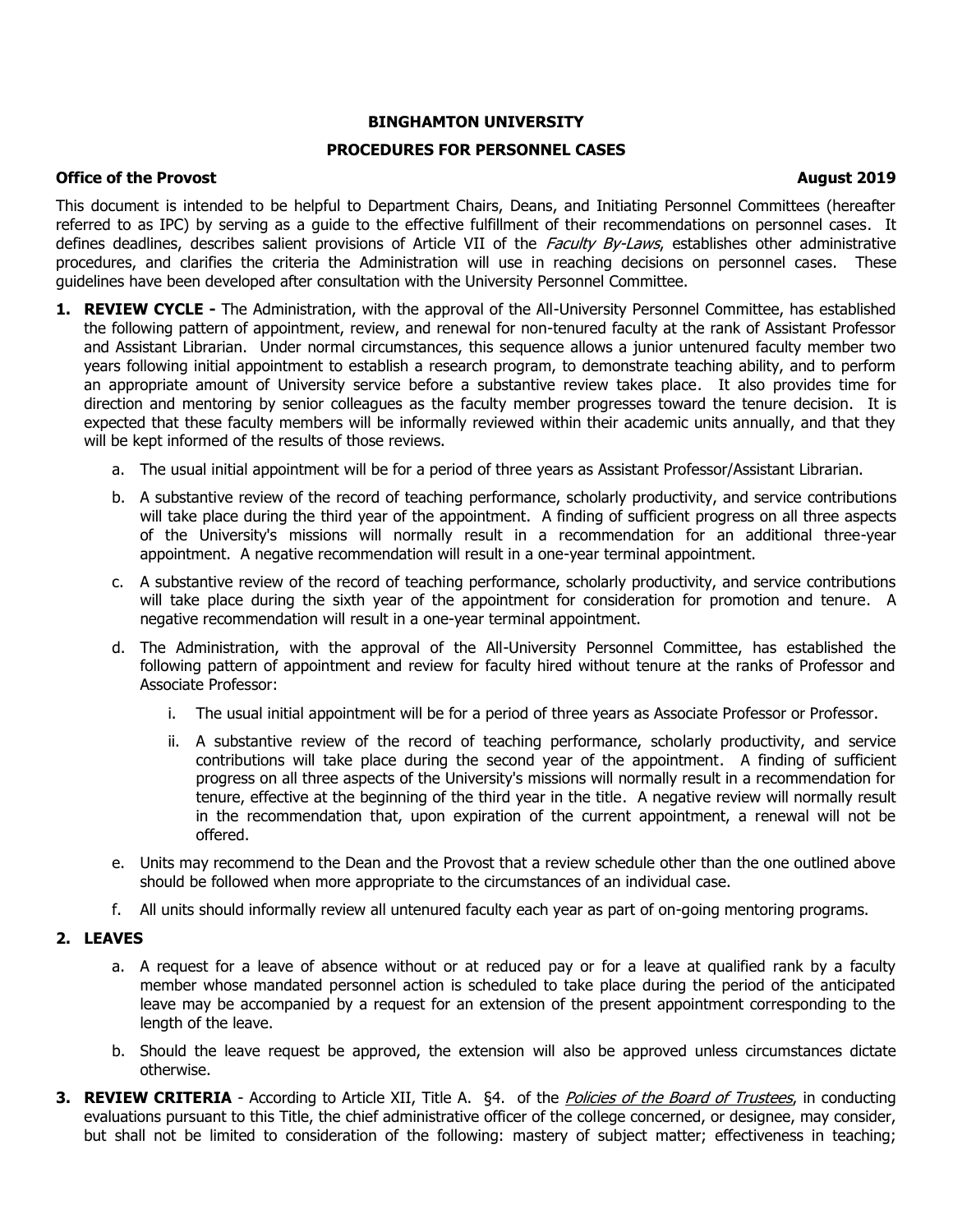scholarly ability; effectiveness of University service; and continuing growth. High quality in teaching and research, as well as a demonstrated willingness to serve the University and public, is required for promotions and/or the granting of tenure. Where exceptions exist owing to the particular nature of a position or discipline, they should be clearly specified by the personnel unit in a policy statement. For example, the "Library Guidelines," included as an addendum, list the criteria for promotion of librarians. In addition to the criteria outlined in the *Policies of the Board* of Trustees and the Handbook for Faculty and Professional Staff, personnel committees may also consider programmatic need. The senior administration must consider institutional priorities and programmatic needs in making personnel decisions.

- a. Mastery of subject matter as demonstrated by such things as advanced degrees, licenses, honors, awards and reputation in the subject matter field.
- b. **Effectiveness in teaching** as demonstrated by such things as judgment of colleagues, development of teaching materials or new courses and student reaction, as determined from surveys, interviews and classroom observation [If the candidate has come to Binghamton University within three years of being reviewed, the IPC should solicit evidence of the quality of the candidate's teaching from his/her previous institution].
	- i. Teaching is a multifaceted process; no single dimension can completely capture its complexity. Any adequate evaluation of teaching must assess its many components and perspectives. For purposes of making decisions about renewal or promotion and tenure, the evidence for the quality of a faculty member's teaching should include each of the following:
		- 1. A self assessment of teaching in relation to the individual's teaching philosophy and goals, including how feedback from students (performance on tests, student evaluations of the course, and so forth) has been used to improve the candidate's teaching and/or student learning;
		- 2. Peer evaluation of the syllabi of courses taught over the years;
		- 3. Peer evaluation of the processes used to assess student performance over the years;
		- 4. Peer evaluation of the faculty member's teaching over time;
		- 5. Representative student evaluations of the faculty member's teaching over time (note that no preference is given for the kind of student input desired; while SOOTs are voluntary and only one of many possible approaches to student evaluation of teaching, the critical importance of student input over time is affirmed; and
		- 6. A summary assessment of the faculty member's contributions to the instructional mission of the academic unit including:
			- a. Course program for at least the last two years (if at Binghamton that long), including semester, course number, course title, and enrollment.
			- b. Records as principal supervisor of graduate students working on advanced degrees, distinguishing between completed and uncompleted degrees; as principal supervisor of post-doctoral scholars; as supervisor of independent work of graduate and undergraduate students.
	- ii. For purposes of making decisions about renewal or promotion and tenure, the evidence for the quality of a faculty member's teaching may also include:
		- 1. Tabular summary of raw data such as that collected in the SOOTS;
		- 2. If applicable, evidence of contributions to the educational mission of the University beyond the faculty member's own academic unit(s), for example, assessment, experiential or service learning, general education, and internationalization.
		- 3. In addition to the above, the IPCs should use as broad a range of exemplary materials as is possible. Other possible sources of information concerning teaching include: (a) reports from student advisory committees; (b) the record of new courses or course materials developed,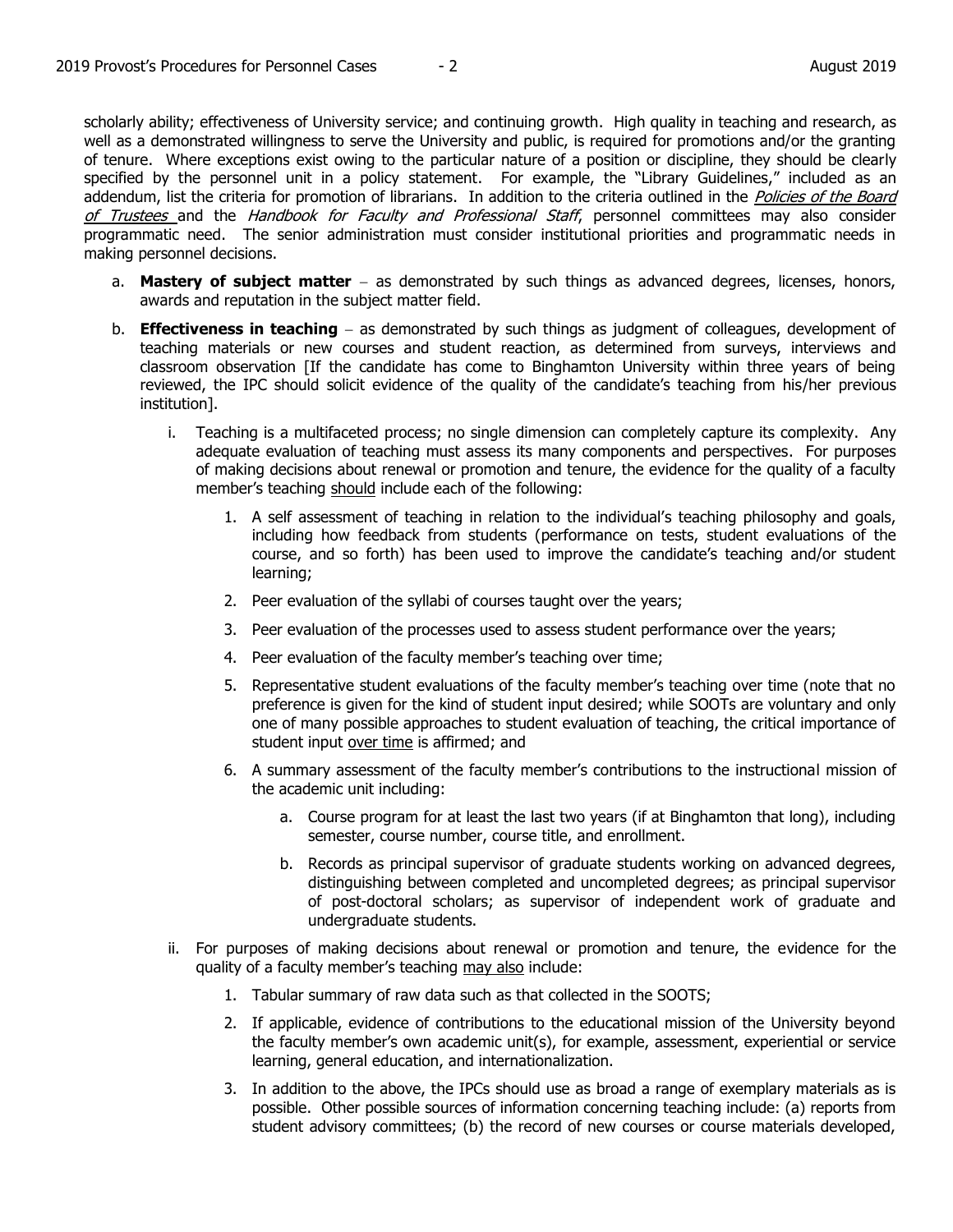including use of materials from multiple cultures and in multiple languages; (c) library reserve lists and development of special library collections for courses or programs; (d) documentation of pedagogical innovations; (e) information on student performance (honors work, continuation in graduate programs, post-graduate achievements); (f) supervision of undergraduate and graduate projects and theses and work as an advisor and mentor; (g) organization and supervision of internships, international exchanges, study abroad, experiential learning sites and experiences, and undergraduate research opportunities; (h) involvement in collegiate or other extracurricular student activities; (i) organization of workshops to help students develop ancillary skills (critical thinking, library skills, use of computer programs, quantitative reasoning, team work, oral communication, writing skills, artistic performances, literary/technical publications, etc.); (j) surveys of graduating students and/or alumni; (k) contributions to the preparation and supervision of graduate teaching assistants and undergraduate peer assistants; (l) record of obtaining grant support for the advancement of the University's educational mission including grants, fellowships, and scholarships; (m) participation in advising.

- c. **Scholarly ability** as demonstrated by such things as success in developing and carrying out significant research work in the subject matter field, contribution to the arts, publications and reputation among colleagues. Scholarship or other creative contributions are essential for promotion, especially to a position with tenure. For most fields, publication of refereed papers in professional journals of high repute is a clear sign of scholarly activity. Scholarly books released through recognized publishers, either academic or commercial, are another sign, as are artistic presentations such as juried shows and critically reviewed performances. The growth of digital media has greatly expanded and diversified the ways that university faculty conduct and disseminate scholarly research and creative activities. Academic units should demonstrate openness to peer reviewed scholarship and creative activities produced in new media. The tenure and promotion process should encourage innovative and ambitious work and not discriminate against work simply because it is presented in new media. The criteria of excellence, impact, and originality, apply to both print and digital scholarship and creative activities. In considering a case where scholarship or creative activities are produced in new media, the IPC should address explicitly how both the external evaluators and the IPC evaluated the venue and the work in its digital form in relation to excellence, impact, and originality.
	- i. Publications and other creative and professional accomplishments should be evaluated, not merely enumerated. Interpretations by the most qualified members of the department, as well as by outside referees of high national or international reputation in the discipline or in pedagogy are an essential element. Reviews, citations, and appraisals in the publications of others constitute particularly significant testimony. A strongly positive pattern of professional development as scholar or creative artist including the likelihood of future important contributions should be demonstrated.
	- ii. Original work should normally be counted only after acceptance for publication or exhibition. A given achievement should not be counted as an accomplishment justifying the advancement of a faculty member if it has been employed in earlier justifications, except in the sense of being part of a cumulative record, unless subsequent book reviews, anthologies, citations, etc. ascribe a notably higher significance to the piece of work than was the case in an earlier personnel consideration. The burden of proof is on such a claim of enhanced significance.
	- iii. Creative work in non-literary fields (studio art, music, and theater) must be evaluated by the testimony of nationally eminent people in their fields. Not only the number but also the place of exhibitions, concerts, or performances should be taken into account.
	- iv. Before making a decision concerning tenure or promotion, the Administration requires that at least four independent letters of evaluation be obtained from noted scholars or professional practitioners outside the University who are recognized authorities in the candidate's field of specialization. Outside letters are not required for Library tenure decisions. IPCs ordinarily solicit such letters, which will be a part of the records on which their recommendations are based. Evaluation rather than recommendation should be sought. The evaluators should comment on the quality of the faculty member's research and publication (works or performances) and on the potential for future growth and continued contribution. The letters should, where appropriate, indicate whether the quality of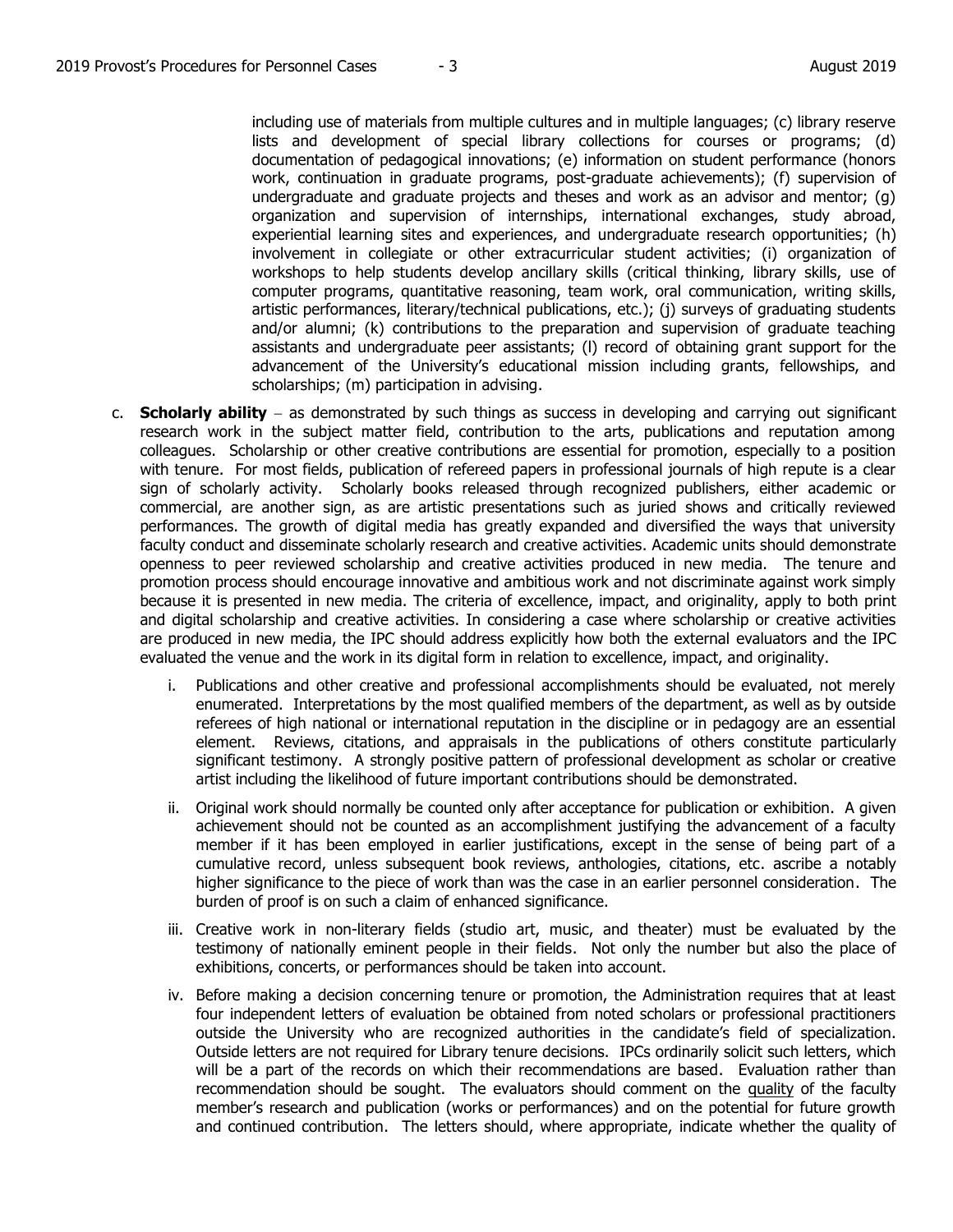the candidate's work compares favorably to that of individuals promoted at the referee's institution. If electronic letters are submitted in a candidate's file, the IPC should attach a note discussing how the submission was authenticated when there is no signature attached.

- 1. At least one of the letters is to be solicited from a person on a list submitted by the candidate, if so chosen, and such candidate-designated referees will be identified. It is important that at least two-thirds of the referees be designated by the IPC.
- 2. The value of outside letters depends on their being from discriminating judges who are familiar with the candidate's major works or who are willing to become familiar with them and who can evaluate their quality and significance objectively. Evaluators should be distinguished scholars or professional practitioners equal to or above the rank being proposed. The higher the rank being recommended, the more renowned should be the writers of the evaluation letters. The choice of such persons is an important part of the total evaluation process. Those selected should not have a personal relationship with the candidate that would compromise their ability to offer an independent evaluation. For example, of the four required letters, external evaluators should not be a doctoral advisor, doctoral committee member, or co-author of the candidate. Binghamton values collaborative research and scholarship. Additional letters may be sought, from co-authors for example, to clarify the role the candidate played in the collaborative effort.
	- a. The candidate and the IPC should agree on which of the candidate's scholarly and/or creative works are to be sent to external referees for review. If they cannot come to an agreement, then the candidate shall decide which works to include, and the IPC will include with the materials sent to external referees a notice that states, "A complete list of the candidate's work may also be found on the enclosed curriculum vitae, and we will gladly provide you with any listed material upon request."
- 3. Copies of all such letters and an evaluation of the credentials of the referees will accompany the IPC's or Department Chair's report. Any record of personal or extensive professional association with the candidate must be included in this evaluation.
- 4. Outside letters will not be placed in Official Personnel Files unless released by their authors. If the signer wants identifying information held in confidence, the name and institution of that individual will be redacted. Customary assurances of confidentiality to referees are appropriate. All letters received in response to solicitation will become a part of the Official Personnel File when accompanied by the appropriate release.
- d. **Effectiveness of University service** as demonstrated by such things as service to the department, program, school, and University; to the discipline or profession; and local, state, national or international communities. As the most influential group on campus, faculty have an obligation to participate in the functioning of the campus, and particularly in campus governance. Faculty service may also be directed toward professional organizations and toward the local area, the state, and the nation. Service contributions should reflect the professional experience and talents of the faculty member, and will often be more apparent as the faculty member becomes more senior.
	- i. Expectations regarding university service will be greater for persons seeking promotion to full Professor than for those seeking promotion to associate professor with tenure.
	- ii. Irrespective of the faculty member's rank, every effort should be made to ensure equitable assignment of service responsibilities and a fair evaluation of all service contributions.
	- iii. Because tenure track Assistant Professors should focus on developing strong records in teaching and research, their service expectations should be minimized and certainly be far less than service expectations for tenured faculty members.
	- iv. Tenure track faculty members should be fully included in all deliberations of their departments. However, they should not be given time-intensive service assignments (e.g., chairing search committees, serving as department chairs, program directors, or undergraduate or graduate directors). In small departments or schools, where there are few tenured faculty, it may be necessary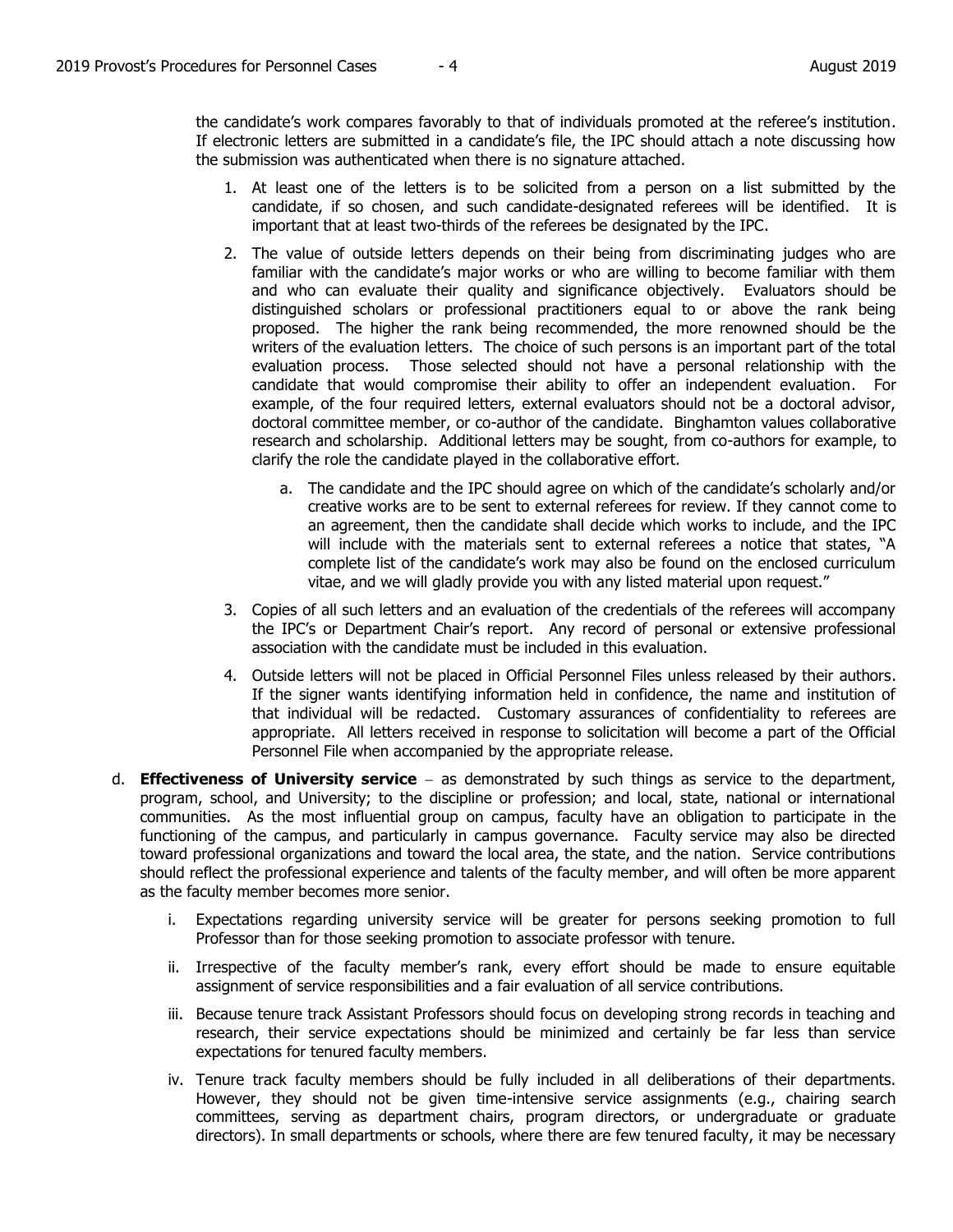for tenure track faculty to serve in some time-intensive roles. In such cases, which should be avoided and therefore rare, department chairs and deans should provide appropriate teaching release to compensate the faculty member for such assignments and allow them to advance their research.

- v. Because tenured faculty have a responsibility to participate in department, school, and University governance and provide service to their disciplines, service expectations for promotion to full Professor are higher. Except in exceptional cases when candidates assumed heavy service responsibilities as assistant professors, candidates should demonstrate progressively greater service commitments between the time they are promoted to associate professor and the time they are considered for promotion to full Professor.
- vi. University service includes membership on and/or leadership of department, school, and University committees, administrative positions held, and recruitment and mentoring of students and/or faculty.
- vii. Service to the profession or discipline includes active participation in academic or professional societies, editorial boards, review of manuscripts, grant proposals, and tenure/promotion cases, and work on boards and commissions.
- viii. Service to government, the community, and non-profit organizations that is commensurate with a faculty member's professional expertise or standing shall also be considered. The extent and impact of a faculty member's contributions to the outreach mission of the University may, in exceptional cases, serve as a major reason for promotion to Professor.
- ix. In assessing the quality of University, professional, or external service, the IPC should evaluate the faculty member's contributions through:
	- a) The candidate's self-assessment of service that describes positions held and contributions made;
	- b) Documentation that the faculty member's contributions were appropriate for the person's academic unit and rank;
	- c) Documentation that engagement and community service activities were of high quality;
	- d) In cases of promotion from associate to full professor, documentation provided by peers in the form of solicited memoranda or letters that the faculty member's contributions were significant and sustained over time; and
	- e) Consideration of the importance of different types of service to the mission of the faculty member's unit and the University.
- x. In reviewing the IPC report on service contributions, the AUPC shall recognize that unit and disciplinary expectations for service vary and shall evaluate a faculty member's service in the context of the unit's expectations and mission.
- e. **Continuing growth** as demonstrated by such things as reading, research or other activities to keep abreast of current developments in the academic employee's fields and being able to handle successfully increased responsibility.
	- i. In order to pursue new knowledge and present it to students and colleagues, a faculty member must stay current in the field of scholarship. For untenured faculty, evidence should show sustained intellectual growth that reflects progress toward the achievement of tenure. For tenured faculty, evidence of continued mastery of the subject area is expected. The evaluation of a candidate must take into account the contributions the individual may be making to interdisciplinary fields of study. When there is such a scholarly affiliation, evaluators must invite and consider materials submitted by interdisciplinary programs as evidence of the candidate's professional activities within that program.
- f. **Instructors** The principal responsibility of instructors is to support Binghamton University's undergraduate teaching mission. Consistent with that responsibility, instructors carry heavier teaching load than other tenured and tenure track faculty. As a result, evaluation of instructors for renewal and tenure will focus primarily on assessing the quality and effectiveness of their teaching and contributions to student learning. Instructors are also obligated to provide service to the department, in areas related to its undergraduate teaching and advising mission, and to engage in activities that enable them to remain current in their field (e.g., participation in and presentations at conferences, papers and publications on pedagogy).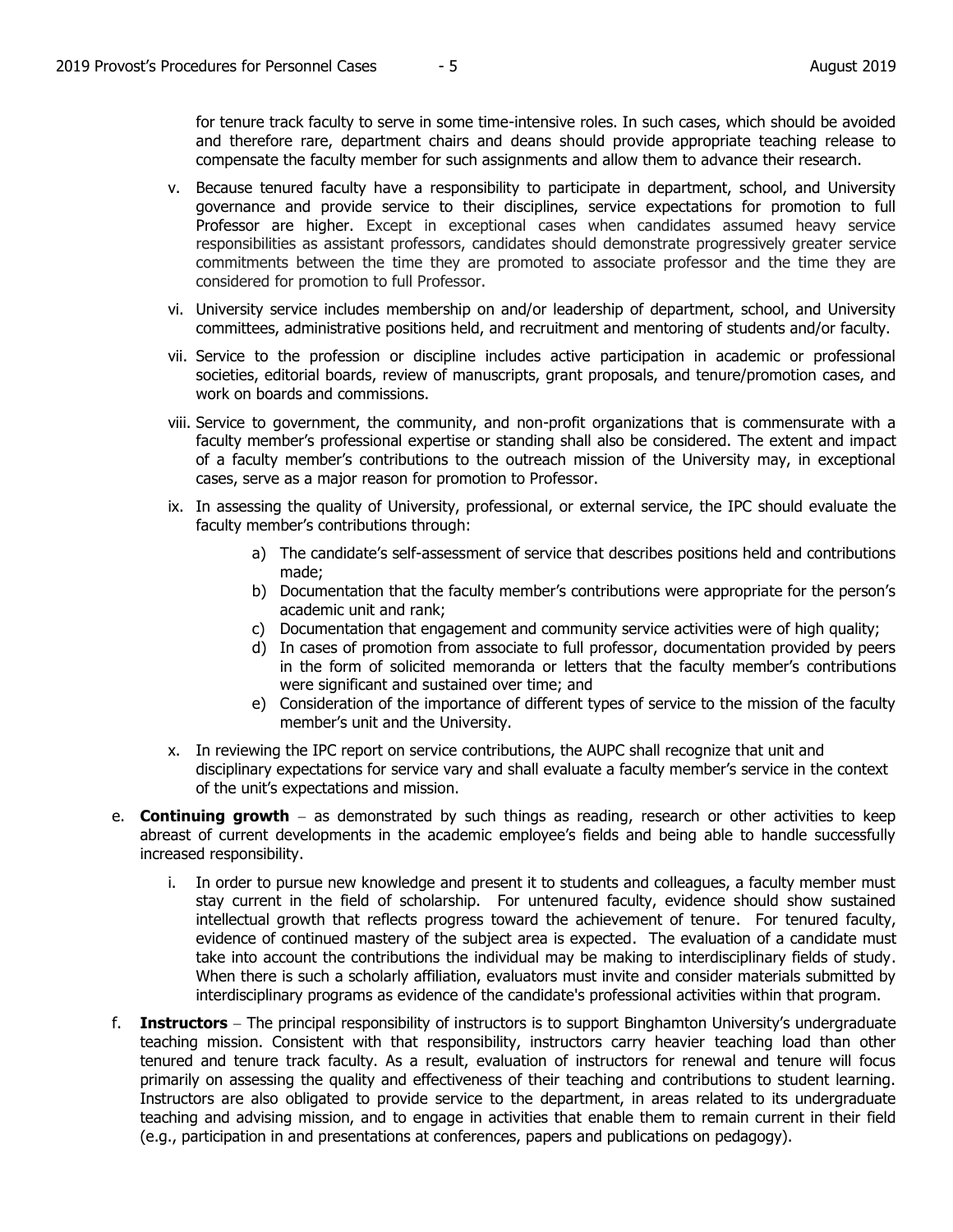- i. The IPC shall provide the UPC with the written statement of responsibilities and expectations that was drawn up at the time of hiring in consultation and with the endorsement of the School Dean. This statement will ordinarily provide the UPC with an understanding of the expectations for teaching, student learning, service, and remaining current in their field.
- ii. Departments are expected to create a rich file of peer observations of instructors' teaching.
- iii. When departments consider instructors for renewal or tenure, they must include at least four measures of teaching effectiveness. These might include the results of SOOT surveys; peer observations; surveys of former students; reviews of an instructor's teaching and teaching portfolio by qualified external reviewers; assessment results indicating an instructor's contributions to student learning and curriculum development; other measures developed by the department.

## **4. REVIEW TIMETABLE**

| <b>Non-Mandated</b><br><b>Decisions</b>                                      |                                                                                                                                | <b>Mandated Decisions</b>                                                                                                                                         |                                                                                                                                                                                  |
|------------------------------------------------------------------------------|--------------------------------------------------------------------------------------------------------------------------------|-------------------------------------------------------------------------------------------------------------------------------------------------------------------|----------------------------------------------------------------------------------------------------------------------------------------------------------------------------------|
| All promotions to full<br>professor or cases for<br>early decision<br>(1, 2) |                                                                                                                                | <b>Renewal and tenure</b><br>decisions for faculty<br>whose term expires<br>in August (3)<br>&<br>Faculty whose term<br>expires between May 30<br>and November 30 | <b>Renewal and tenure</b><br>decisions for faculty<br>whose term expires<br><b>December 31 or earlier</b><br>&<br>Faculty whose term expires<br>between December 1 and May<br>29 |
| 2 <sup>nd</sup> Monday in September                                          | IPC initiates action as outlined in<br>Article VII. Title E, 2b of the<br><b>Faculty Bylaws</b>                                | 2 <sup>nd</sup> Monday in<br>September                                                                                                                            | 4 <sup>th</sup> Monday in April                                                                                                                                                  |
| 2 <sup>nd</sup> Monday in December<br>(4)                                    | Report and recommendation of IPC<br>must be submitted to Dean by                                                               | 1 <sup>st</sup> Monday in February                                                                                                                                | 4 <sup>th</sup> Monday in September                                                                                                                                              |
| 2 <sup>nd</sup> Monday in January                                            | Dean, after review and consultation<br>specified in Article VII, adds own<br>report and forwards the case to the<br><b>UPC</b> | 4 <sup>th</sup> Monday in February                                                                                                                                | 2 <sup>nd</sup> Monday in October                                                                                                                                                |
| 1 <sup>st</sup> Monday in April                                              | The UPC will consider the case and<br>will send their recommendation to<br>the Provost by                                      | 1 <sup>st</sup> Monday in April                                                                                                                                   | 1 <sup>st</sup> Monday in November                                                                                                                                               |
|                                                                              | The Provost will consider the case<br>and send his/her recommendation<br>to the President                                      |                                                                                                                                                                   |                                                                                                                                                                                  |
| 3rd Monday in April                                                          | The UPC recommendation must be<br>made to the President through the<br>Provost by                                              | 3rd Monday in April (5,<br>6)                                                                                                                                     | 3rd Monday in November (5)                                                                                                                                                       |
|                                                                              | Mandated date for President to<br>notify faculty member                                                                        | August 31st (7)                                                                                                                                                   | December 15th (7)                                                                                                                                                                |

- 1. Faculty wishing to initiate consideration for promotion must petition the IPC in writing no later than the second Monday in September. IPCs may also initiate such considerations with the approval of the candidate.
- 2. IPCs should consider proposed promotions at the same time they consider contract renewals, especially when such situations relate to calendar-year appointments that do not commence on September 1.
- 3. Decision for terminal year or further extension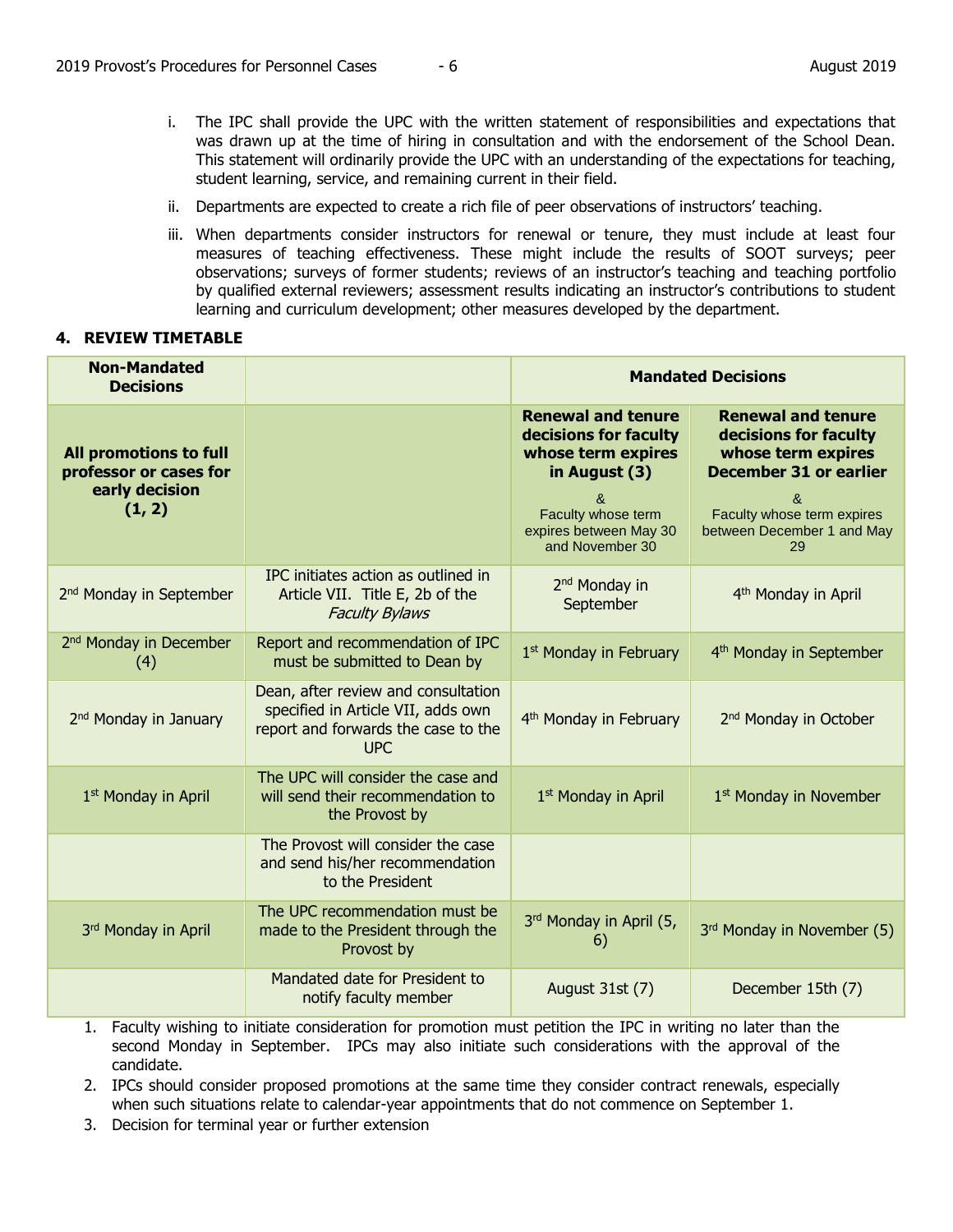- 4. Non-mandated cases not sent from the IPC to the Dean by the  $2<sup>nd</sup>$  Monday in December may be deferred until the next academic year.
- 5. If recommendations of the University Personnel Committee are not received in the President's Office by the  $3<sup>rd</sup>$  Monday in April, the President may have to act without the benefit of this advice.
- 6. All library faculty cases requiring notification any time between May 30 and August 31 are included in this group. Other library faculty cases should be timed to enable the UPC recommendation to be submitted to the President one month prior to notification date.
- 7. Date mandated by the Policies of the Board of Trustees and by the Agreement between the State of New York and United University Professions.

# **5. PERSONNEL COMMITTEES**

- a. All departments, non- departmentalized Schools and the Library shall have a Junior Personnel Committee and a Senior Personnel Committee.
- b. The minimum size of an IPC shall be five voting members.
	- i. Decisions shall require a majority of the total of Committee members in residence, plus those members not in residence but voting. The results of this vote shall become a part of the Committee's report and recommendation. The record of the final vote taken shall include the number of Committee members in residence plus those not in residence but voting. NOTE: Article I.f. of the Faculty-By-Laws defines faculty in residence as: "Those members of the faculty whose duty assignments require their presence on campus and those faculty who will be on campus without duty assignments but declare their wish at the beginning of the semester to be listed in residence." Faculty members who are officially on sabbatical, Title F leave, sick leave, or leave without pay are considered not in residence unless they express a wish to the contrary.
	- ii. With the exception of Committee members not in residence, no member who is not present at the meeting of the Committee may vote when the question is completely put, unless the absence is for a bona fide cause, as determined by a majority of the Committee.
- c. The Department Chair of a departmentalized academic unit may be elected to chair an IPC, except when their own case is being considered. The Department Chair shall serve without vote.
- d. Deans shall not be members of any IPC.
- e. Types and Composition of Personnel Committees
	- i. Junior Personnel Committees. All full professors and associate professors on continuing appointment shall serve on the Junior Personnel Committee to consider cases of those below the rank of associate professor. Bartle Professors holding the title of full professor or associate professor, who agree to serve on the Committee during a given academic year, and within a 5-year limit from the date of appointment as Bartle Professor, shall do so. An academic unit which has fewer than five qualified members available shall notify the Provost, who shall then appoint, after consultation with the dean and the Junior Personnel Committee of the academic unit in which the case is being heard, the number necessary to make up the minimum complement of five voting members. In cases where no member of an academic unit is eligible for service on a Junior Personnel Committee, the members of that unit shall elect from among themselves a person who shall serve as the Chairperson-withoutvote of the Junior Personnel Committee in question. Appointment of voting members of a Junior Personnel Committee from outside the University may be made only if such a procedure is approved by the dean and the Junior Personnel Committee of the academic unit in question. When a Junior Personnel Committee is formed by adding members from outside the unit, the Provost shall provide the appropriate University Personnel Committee a brief rationale.
	- ii. Senior Personnel Committees. In instances where there are less than five (5) full professors in an academic unit the following principles with respect to committee membership apply:
		- 1. All full professors in the unit are members of the committee.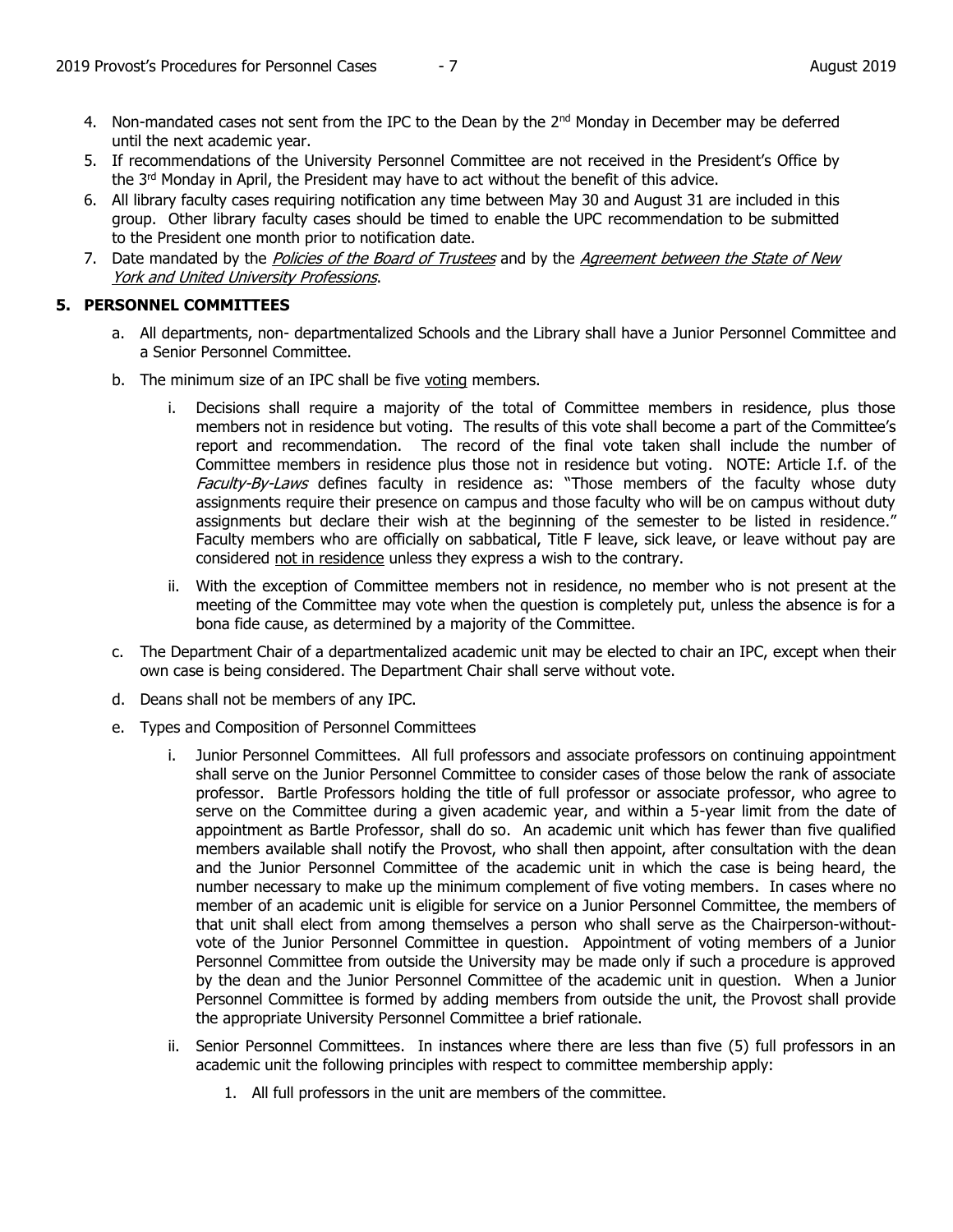- 2. Associate professors who are on continuing appointment with at least two semesters of academic service at this university may be elected to the IPC by the faculty within the unit to fill up to two vacant slots.
- 3. If there are less than three (3) full professors in the academic unit, the vacant slots will be filled by full professors in other academic units of the university appointed by the Provost after consultation with the dean and the Senior Personnel Committee of the academic unit in which the case is being heard. When a Senior Personnel Committee is formed by adding members from outside the unit, the Provost shall provide the appropriate University Personnel Committee a brief rationale.
- iii. Special Personnel Committees. A Special Personnel Committee shall be formed to act as the IPC in those cases of faculty members not assigned to academic units having Personnel Committees. Special Personnel Committees shall be appointed by the Provost. Each Special Personnel Committee shall elect a Chairperson-with-vote and secretary from among its members and shall serve only for the duration of the individual case under consideration.
- iv. Individuals who are on leave without pay from Binghamton University while holding a tenured or tenure track appointment at another University may not serve on an Initiating Personnel Committee.
- f. Personnel Committee Officers
	- i. The Secretary. Each IPC shall elect a secretary to keep such records as the Committee shall designate.
	- ii. The Chairperson. The Chairperson shall be elected by secret ballot from the committee's membership and shall preside, with vote, at committee meetings. The Department Chair of a departmentalized academic unit may be elected to chair an IPC, except when their own case is being considered, but the Department Chair shall serve without vote. The Chairperson of an IPC shall not be present when his or her own case is being considered.

## **6. FACULTY CANDIDATE RESPONSIBILITIES**

- a. An individual who believes his/her own or any other case merits consideration, though it is not required to be considered according to any timetable, may petition in writing the appropriate IPC at a time consistent with the timetable for a given year.
- b. Information that the faculty candidate must provide to the IPC includes, but is not limited to:
	- i. An up-to-data vita, the vita must include:
		- 1. Degrees received, including dates and institutions.
		- 2. Previous academic and related employment, including time in various ranks.
		- 3. Complete citations for all publications and pieces accepted for publication, and any other creative activity if in the Fine Arts, distinguishing among the following categories: books authored, books edited, articles, papers, abstracts, book reviews, and any other publications, with some indication given as to whether the piece appeared in a refereed journal. Works accepted for publication, but not yet published, should be listed separately (candidates should provide documentation for such "accepted" works). Works in progress should not be cited under "Publications". For the Fine Arts, complete indication should be given of major pieces completed, gallery exhibitions, sound recordings, citation in publications, and any other pertinent information.
		- 4. Professional and scholarly activity, honorific membership or leadership in scholarly societies, editorial services to scholarly publications, consulting activity, professional honors and special recognition received, fellowships, and research grants received, professionally related public service, and University service.
	- ii. A self assessment of teaching in relation to the faculty candidate's teaching philosophy and goals.
	- iii. Syllabi of courses taught over the years.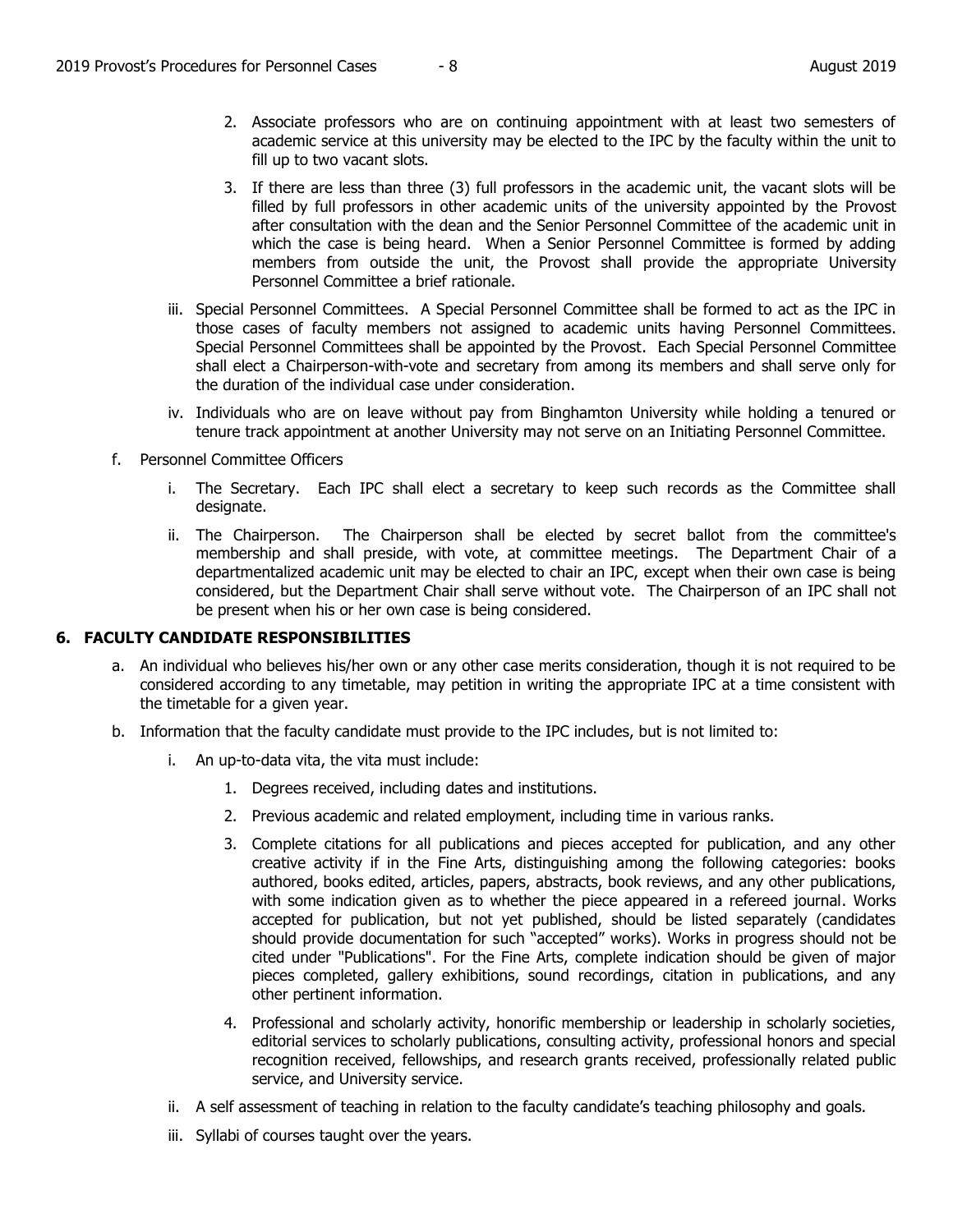- iv. Statement on research, its importance, accomplishments, and trajectory for the future.
- v. Copies of all, or a selection of, publications.
	- 1. The publications must be deposited in the unit office, and must be available to all faculty in the unit while the case is under consideration there.
- vi. Statement on service and use of individual's knowledge and expertise to advance our service mission.
- vii. A list of potential external evaluators [if case is for promotion or tenure].
- c. Individual faculty members whose status is under consideration may request that a caucus of the faculty members within the academic unit not sitting on the IPC in question meet and discuss the case, excluding the individual under consideration. A summary report of this meeting must be submitted to the IPC and appended to its report.

#### **7. PERSONNEL COMMITTEE RESPONSIBILITIES**

- a. IPCs, excluding Special Personnel Committees, have the responsibility each fall semester of insuring, either by a meeting of the academic unit or by some considered alternative accepted by the faculty of the academic unit, that the entire faculty of the academic unit is aware of the performance criteria and procedures used to judge faculty cases, as well as the rights and prerogatives of individual faculty.
- b. Each IPC shall, in cooperation with the Department Chair of the academic unit, provide a mechanism for an annual review of the records of faculty members in their purview of responsibility to determine whether there are any individuals whose cases (e.g., for promotion) shall be considered. At the same time, an individual who believes his/her own or any other case merits consideration, though it is not required to be considered according to any timetable, may petition in writing the appropriate IPC at a time consistent with the timetable for a given year.
- c. The Chairperson of the IPC, in consultation with the Dean, shall be responsible for initiating action on personnel cases mandated for consideration. This initial action shall consist of the following:
	- i. First, notifying the faculty member whose status is under consideration of the necessary performance information to be provided, and of the status of the information in the individual's file.
	- ii. Second, presenting each faculty member of that academic unit with a list of all faculty members who are to be considered or are being considered by the IPC for promotion, tenure, and renewal. The Chairperson shall provide for the faculty of his/her academic unit a summary of appropriate information including but not limited to educational background, professional experience, community service, and honors. Any faculty member has the right to file a written opinion, which must be appended to the report of the IPC.
	- iii. Third, notifying the appropriate Student Advisory Committee, if extant, of all faculty members under consideration, and requesting a report on the teaching effectiveness and student-teacher relations of the individuals under consideration.
		- 1. The Student Advisory Committee should be informed that faculty members under consideration in the academic unit must not be compared and contrasted. Students may choose to have their comments forwarded anonymously.
- d. The IPC, on a majority vote, may request that a caucus of the faculty members within the academic unit not sitting on the IPC in question meet and discuss the case, excluding the individual under consideration. A summary report of this meeting must be submitted to the IPC and appended to its report.
- e. IPCs will prepare a dossier for each individual under consideration, and make a recommendation in each case to the appropriate UPC through the Dean.

#### **8. STUDENT ADVISORY COMMITTEES**

a. In an academic unit with declared majors and/or graduate students, the IPC shall ask students to elect a Student Advisory Committee or Committees. In the case one does not exist, the Dean may request that a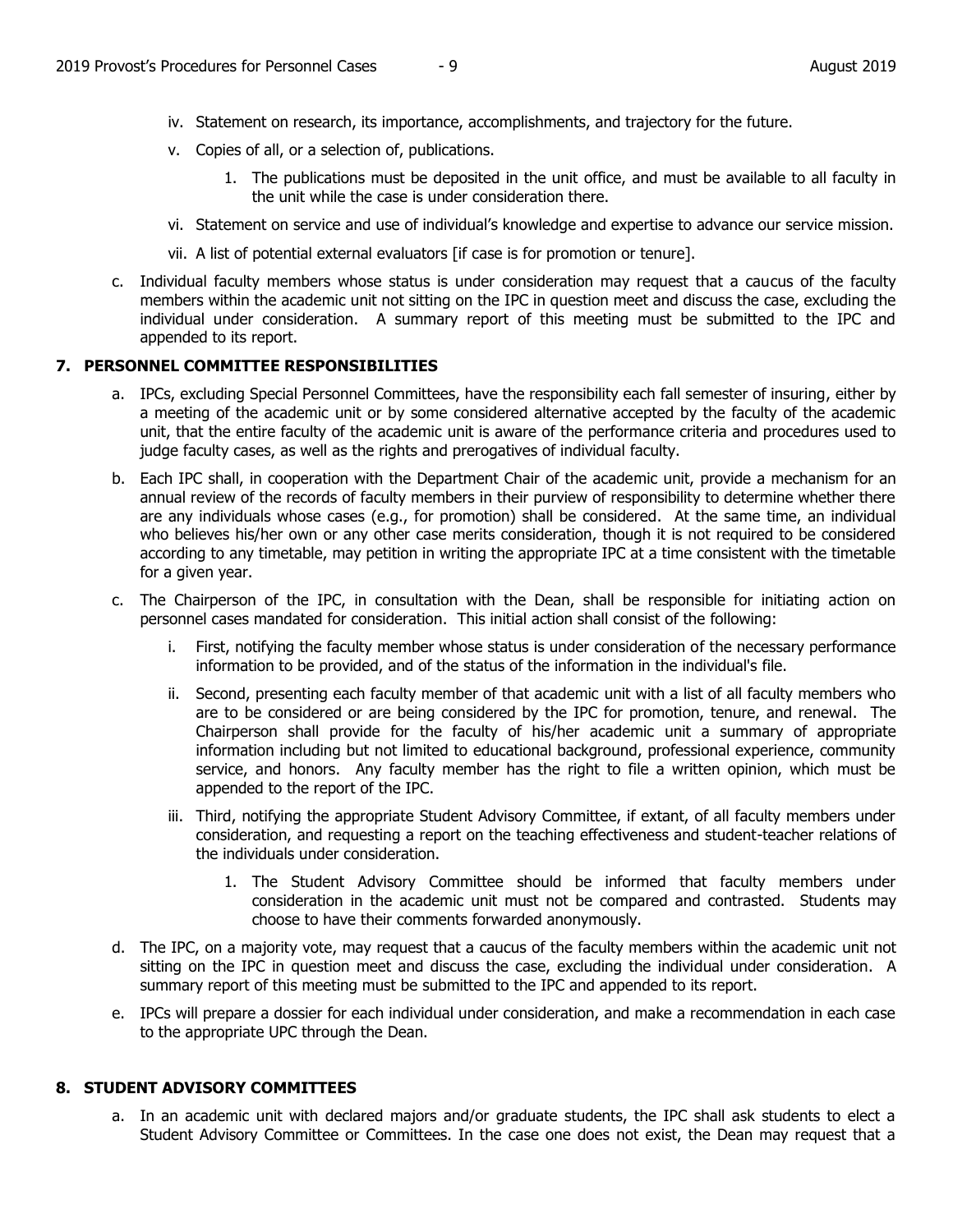student advisory board be formed. There may be one undergraduate student advisory committee and one graduate student advisory committee, or a single combined committee. Each committee shall consist of three to eight students, and shall elect its own chair. A wide range of students should be included.

- b. The student advisory committee(s), when extant, shall be asked to report on the teaching effectiveness and student-teacher relations of the individuals under consideration. The committee should gather student opinions as follows: 1) solicit the opinions of students in the academic unit; 2) verify that the opinions they have solicited do come from identifiable students in that academic unit; and 3) prepare a single report summarizing the range of viewpoints. The committee must ensure that in their report, no names of individual students appear. Student opinions may be collected in a number of ways, for example: through signed emails, signed letters, and surveys conducted in the faculty member's classroom. Only the members of the student advisory committee(s) should sign the committee's report.
- c. The report(s) of the student advisory committee(s) must be included in the report of the IPC. This report must be shared with the faculty member in question, who shall be given time to file a written comment with the IPC. This comment, when extant, must also be included in its report. If a report from the student advisory committee is not included in the report of an IPC, the reasons shall be stated in the latter report.

## **9. DEPARTMENT CHAIR OR DEAN RESPONSIBILITIES TO THE PERSONNEL COMMITTEE**

- a. The Department Chair, or in non-departmentalized schools the Dean, shall provide to the Student Advisory Committee in his/her academic unit, if extant, a roster of the declared majors and graduate students in his/her academic unit.
- b. The Department Chair, or in non-departmentalized schools the Dean, guides the IPC in assembling information relevant to the cases it considers.
- c. When the personnel case of the Department Chair is being considered by the IPC, the IPC chairperson shall take on the responsibilities listed in paragraphs 9.a.b. above.

## **10. PROCEDURES FOR PERSONNEL CASES OTHER THAN INITIAL APPOINTMENTS**

- a. Initiating Personnel Committee
	- i. Personnel cases and the information contained within them are assembled according to the Faculty Personnel Action Summary that can be found on the Provost's webpage [http://provost.binghamton.edu.](http://provost.binghamton.edu/)
	- ii. At the conclusion of its deliberations, the IPC shall conduct a secret ballot on the case under consideration. The Department Chair of a departmentalized academic unit is a full participant in discussions, except when their own case is being considered. The Department Chair has no vote in the IPC. Reasonable efforts shall be made to secure the views of Committee members not in residence, and such members shall be entitled to attend Committee meetings and to participate fully in all deliberations when in attendance, and to vote when in attendance or when their vote to be obtained by mail would not unduly interfere with scheduling and successive steps of Personnel Committee procedures. Decisions shall require a majority of the total of Committee members in residence plus those members not in residence but voting. The results of this vote shall become a part of the Committee's report and recommendation.
	- iii. Those not in residence but participating have an obligation to review the materials in the file before counting their vote.
	- iv. The Secretary shall prepare a written report including the report and recommendation of the Committee, the record of the final vote taken, and all supporting documentation.
		- 1. Written Report
			- a. The IPC report must include its recommendation either in favor or denying promotion and/or tenure, its rationale for the decision, and a summary of the faculty discussion of the case, which must include a discussion of how positive and negative comments from external reviewers and members of the IPC were taken into consideration, as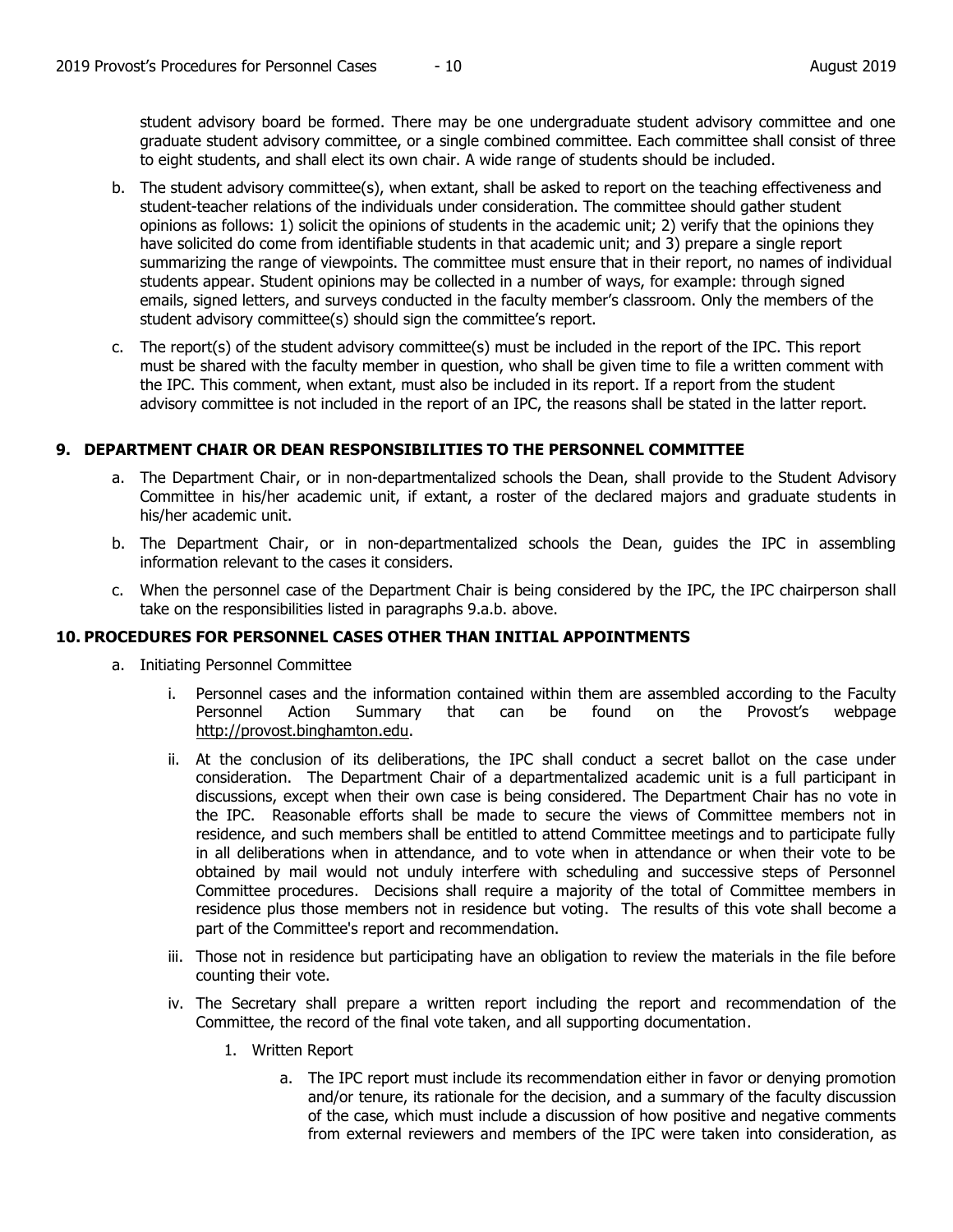well as the record of the final vote taken (as defined in 4.2.1 above). If members of the IPC do not concur with the content or the summations contained within the IPC report, they may opt to attach a dissenting minority report, which shall remain anonymous. If a minority report is attached, it must be attached within 48 hours of the majority report, and the IPC will be afforded an opportunity to respond to the minority report. If a minority report has been attached and if an IPC response has been attached to the minority report, all documents shall be issued as the complete IPC report and given to the candidate.

- b. The IPC report should clearly indicate the sources on which the appraisals of teaching competence have been based.
- c. The IPC report should include the report from a Student Advisory Committee. If a report from the Student Advisory Committee is not included in the personnel case, the reason shall be stated in the IPC report.
- d. If a caucus of the faculty members within the academic unit not sitting on the IPC in question meet and discuss the case, a summary report of this meeting must be submitted to the IPC and appended to its report.
- e. The IPC report must be approved by a majority of the Committee members in residence plus those not in residence but participating. The Secretary should indicate in some manner that a majority of the Committee has accepted the report.
- 2. Supporting Documentation
	- a. The vote of the IPC should be recorded on the Faculty Personnel Action Summary.
	- b. Reports from the Student Advisory Committee, if extant, and the faculty member's comments on those reports. If the faculty member chooses not to comment, this should be indicated.
	- c. Unsolicited statements written by other members of the University community. Such statements will be made available to the candidate with the rest of the materials, and will not be included in the "confidential file".
	- d. For personnel cases involving promotion, outside letters of evaluation and an evaluation of the credentials of referees. These letters are considered "solicited documents" in the policies concerning official personnel files.
	- e. Publications one set to accompany the IPC report. These will become a part of the candidate's personnel file once the case is concluded.
	- f. When available, one set of published reviews of the candidate's work and/or listings from citation indices.
	- g. All other documents considered by the Committee, including a summary of any subcommittee reports on research, teaching, and service, any teaching evaluations released by the faculty member, and written opinions filed by other faculty members.
	- h. The IPC should include the candidate's third year review letter for promotion to Associate Professor with tenure cases. The IPC need not include the candidate's Annual Faculty Reports.
- v. Upon approval by the majority of the Committee members in residence plus those not in residence but participating, the report shall be submitted to the appropriate University Personnel Committee through the appropriate administrative officer.
- vi. Individual faculty members or groups of faculty members may also submit separate reports to the UPC.
- vii. The Chairperson shall notify in writing each candidate whose case the IPC has considered of its report and recommendation before said report is forwarded. The Chairperson shall at the same time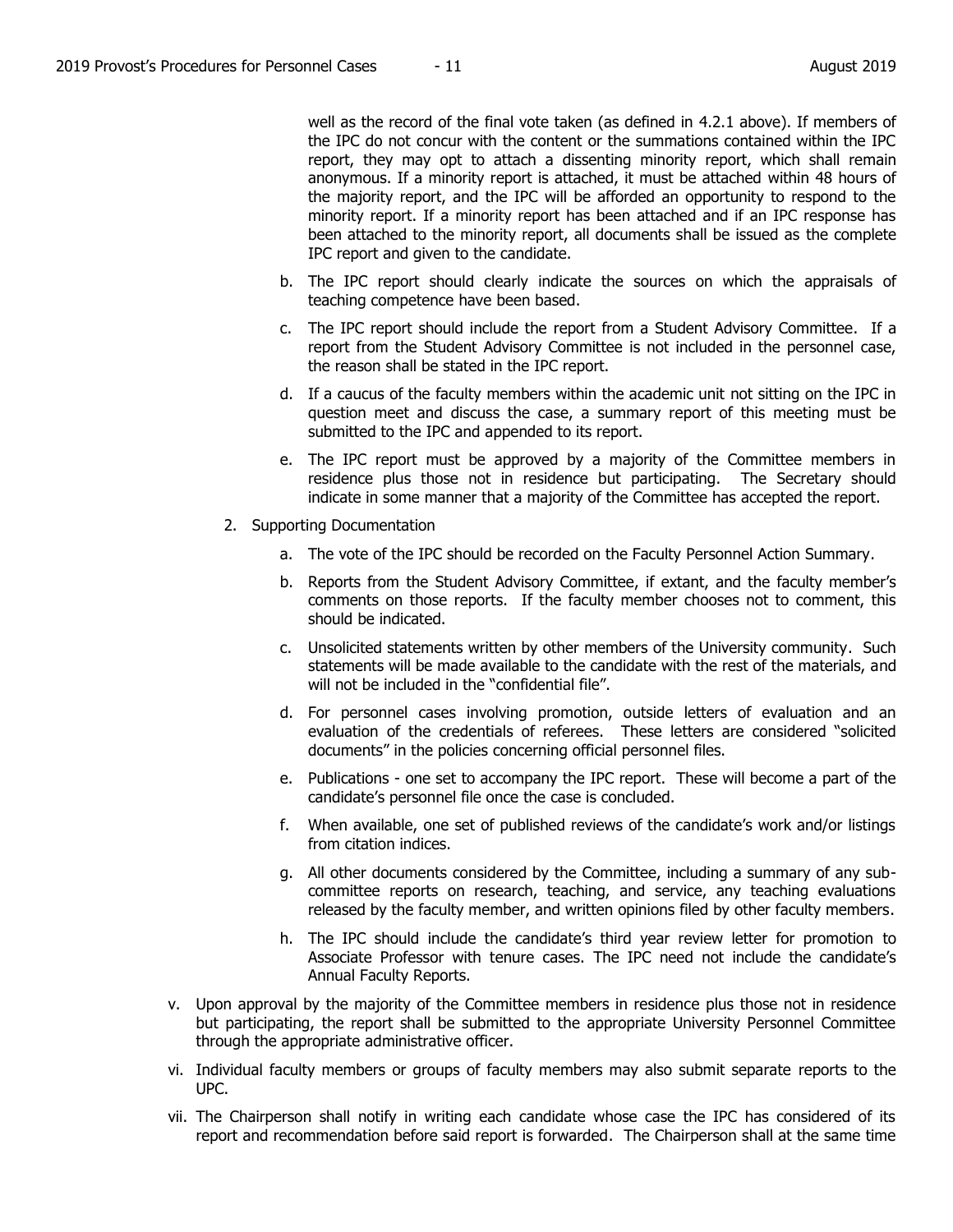inform the candidate in writing that he/she has five working days to review the report and recommendation and to respond in writing to the IPC report. This response, if any, shall be included in the evaluation file. In non-mandated cases, however, the candidate shall be allowed at least one academic day after receipt of the written recommendation and consultation with the Chairperson to terminate the personnel proceedings before the case is forwarded to the appropriate Dean.

- viii. Submission The IPC forwards the original and two (2) copies of material to the Dean by the date specified in the Timetable (one copy for the UPC, one copy for Human Resources, and one copy for the dean). This material consists of: the IPC Report and recommendation, the report and recommendation of the Department Chair (if applicable), and any other supporting documents. If the candidate has submitted a reply to any of the evaluative materials available to him/her, that reply is included with the rest of the materials.
- b. Department Chair
	- i. Except when their own case is being considered, the Department Chair shall submit an independent written report and recommendation to the UPC through the Dean at the same time the IPC report is forwarded. This report shall be made available to the members of the Personnel Committee that considered the case, subsequent to the Committee's decision, and to the candidate.
- c. Dean
	- i. The Dean shall be responsible for conducting a review of the reports and recommendations received on personnel cases.
		- 1. The Dean may, at this point, initiate informal discussions and consultation in order to clarify any difficulties contained in or created by the recommendations and/or candidate's response on a given case. The Dean may seek whatever additional information/evaluation of a candidate's performance he or she deems appropriate to come to an independent judgment on the merits of the case.
	- ii. Deans must include their reports and recommendations to the President through the Provost when forwarding the other reports and supporting evidence on a case to the UPC and must provide a copy of their report to the candidate and to the IPC responsible for the given case, subsequent to the Committee's decision.
	- iii. Submission the Dean will forward one (1) copy to the Provost for the University Personnel Committee and one (1) copy to Human Resources.
- d. University Personnel Committee
	- i. In personnel cases involving faculty status, the final campus review by faculty is conducted by the University Personnel Committee (UPC). This review is subsequent to reviews by the Initiating Personnel Committee (IPC) and by appropriate administrators through the level of Dean.
		- 1. The appropriate UPC shall examine the official personnel file with the ultimate goal of achieving a decision that is reflected in the Final UPC Report. As an intermediate goal, the UPC will typically prepare a Preliminary UPC Report.
		- 2. Prior to completion of its Preliminary Report the UPC may, at its discretion, seek additional information, as well as clarification of information already in the file.
		- 3. Any additional documents received by the UPC in this process must be placed in the official personnel file. The UPC may also add written comments to the file. As with all information in the official personnel file, the added information is subject to all relevant rules and regulations.
		- 4. In cases where there is not concurrence by all parties, including the UPC, who have acted on the case, the UPC must include in the Preliminary UPC Report, and add to the personnel file, a summary (however brief) of the discussion that led to the UPC decision. Any minority report from the UPC membership must also be included.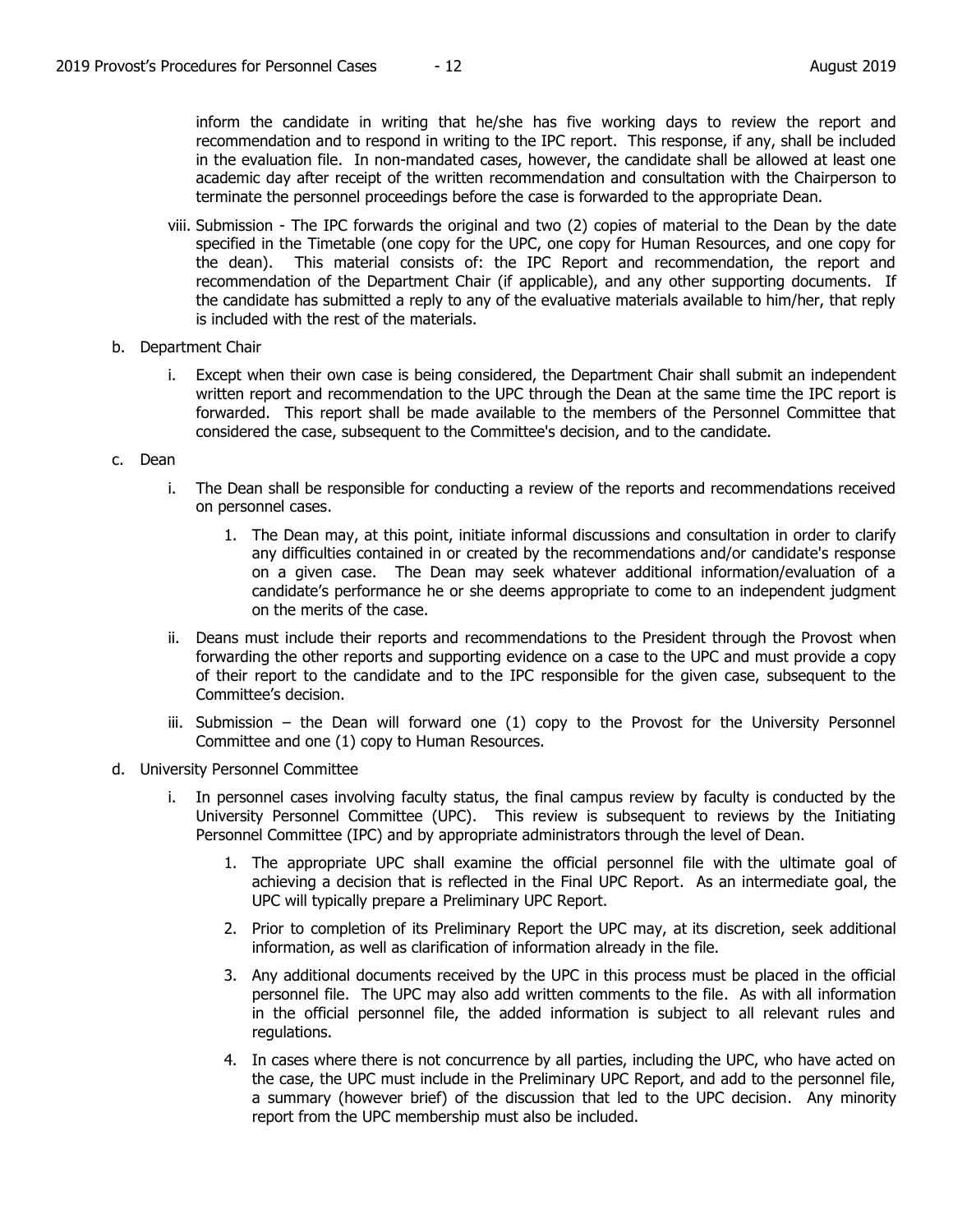- 5. At any point in this process the UPC may decide to move directly to a Formal Review of the case. When this is done, the Preliminary Report will simply state the UPC's decision to move directly to a Formal Review and its rationale for doing so.
- 6. Notification of its action, in the form of the Preliminary UPC Report, shall be sent to the faculty member under review, IPC, appropriate administrators through the level of Dean, and the Provost.
- 7. Unless prohibited by rules and regulations, including those concerning confidentiality, any information added by the UPC to the personnel file will accompany the Preliminary UPC Report.
- 8. Except when there is a request for a formal review, the Preliminary UPC Report will automatically become the Final UPC Report one week subsequent to this notification -- at which time it will be forwarded to the President through the Provost.
- 9. Any request for a formal review must be given within one week of this notification.
- 10. The UPC shall hold a formal review of a pending personnel action upon the request of any one of the following: The faculty member involved, the appropriate Dean, the Provost, or one-third of the voting members of an IPC.
- 11. Notification of the formal review shall be made to the faculty member involved, to the IPC, to the appropriate Department Chair, Dean, and to the Provost. Rationale, however brief, for holding a formal review must be given. Each of the parties shall be requested to submit to the UPC within two weeks of notification, in writing, all material considered relevant to the matter. Any material received after two weeks, but prior to the final decision of the appropriate UPC, may be accepted as supporting evidence by the Committee at its discretion.
- 12. The recommendation of the UPC shall be voted by secret ballot, and a majority of all Committee members eligible to vote shall be required for the establishment of the recommendation. A written recommendation and report of the Committee and a tally of the vote shall be submitted to the President through the Provost and a copy shall be placed in the official personnel file of the faculty member whose case is being considered. At least five days before the file is to be reviewed by the President of the University, the candidate must be informed in writing of the decision of the UPC and that he/she may review the file and respond. If the President is not inclined to implement the recommendations of the UPC, the President or the President's designee shall meet with the UPC to review the case. This must be done within three weeks of the receipt of the report from the UPC. If the President then decides against implementing the UPC's recommendation, he/she shall indicate the reasons for his/her decision.
- ii. Submission The University Personnel Committee shall forward its recommendation to the Provost. The UPC shall also inform the following parties of its decision: the candidate, the Dean, the Department Chair, and the Chair of the IPC.
- e. Executive Vice President for Academic Affairs and Provost
	- i. The Executive Vice President for Academic Affairs and Provost shall be responsible for conducting a review of the reports and recommendations received on personnel cases.
		- 1. The Provost may seek whatever additional information/evaluation of a candidate's performance he or she deems appropriate to come to an independent judgment on the merits of the case.
	- ii. Submission The Provost, after consultation with the Dean, will inform the President and the candidate of his or her independent recommendation to promote/not to promote or renew/not to renew the candidate. Copies of his or her recommendation are sent to the Dean, the Department Chair, the Chair of the IPC, the Chair of the UPC, and to Human Resources to be added to the candidate's Official Personnel File.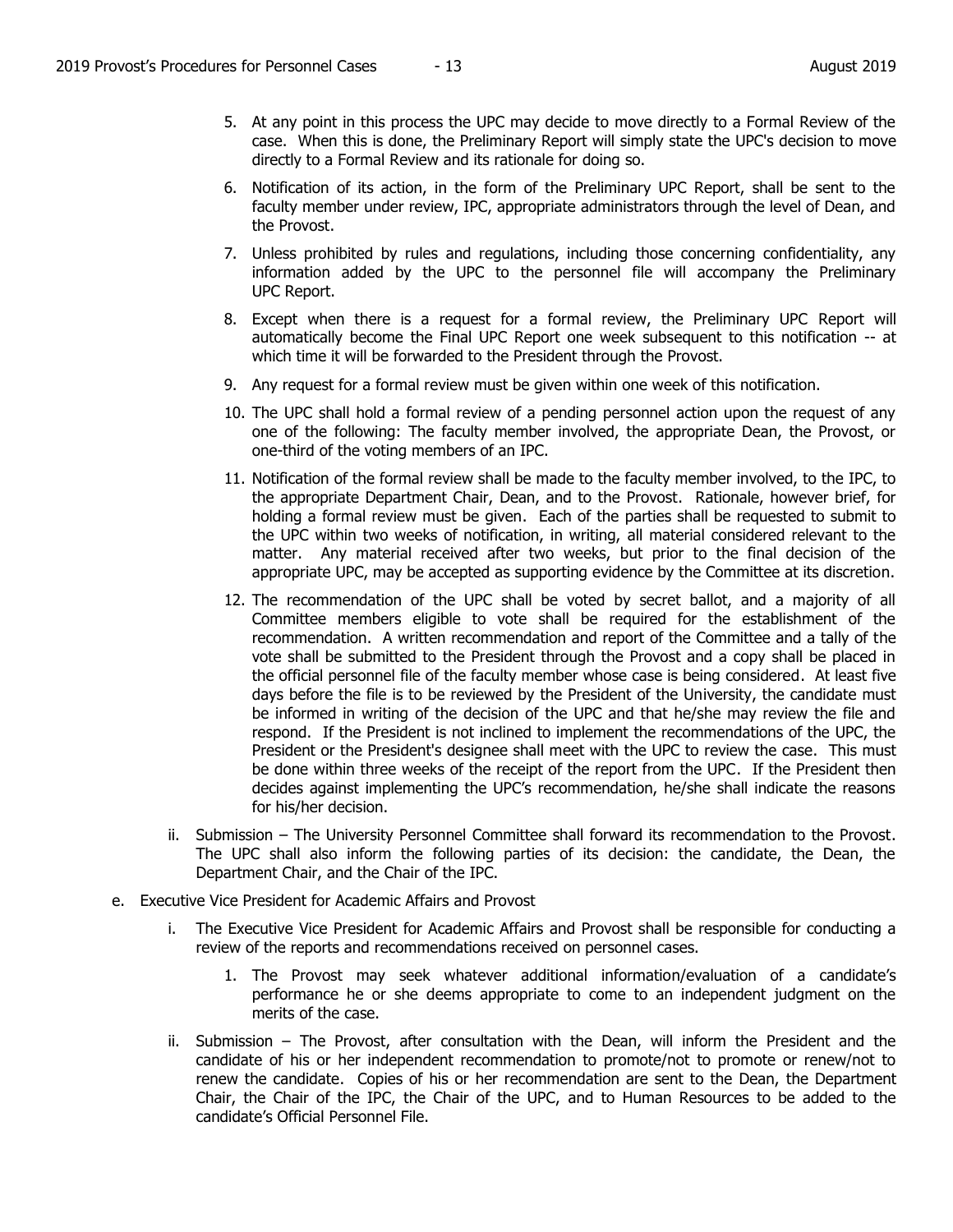- f. Nothing in these procedures shall be construed to limit in any way informal consultation among appropriate administrative officers, the heads of the academic units, the IPC, and the UPC.
- g. All parties involved in personnel actions shall protect the confidentiality of all personnel proceedings and documents.
- h. In any case that is not mandated, the individual shall have the option of terminating the personnel proceedings at any point in the process prior to the President's decision.
- i. Nothing in this Article shall restrict the right of an individual to have his/her case reviewed by all of the committees and administrative officers identified in this Article. However, in any mandated case when any personnel committee, Department Chair, Dean, or Director has made a negative recommendation, and the individual resigns prior to completion of the case, the recommendations along with all documentation acquired in the personnel action to this point shall be sent to the UPC through the channels defined in this Article but shall not be subject to further review. Moreover, such documents and recommendations shall not be placed in any of his/her personnel files, unless the individual requests otherwise.
- j. When an IPC fails to carry out its mandated functions, the AUPC shall insure the proper processing of personnel cases. This may include the augmentation of the regular IPC. To effect this augmentation, the AUPC shall appoint additional members to the IPC in question in consultation with the President or his/her designee. No special augmentation or other variance from normal procedure shall occur unless (a) two-thirds of the AUPC approve, and (b) two-thirds of the department or school voting faculty involved approve.

## **11. INTER-UNIT JOINT APPOINTMENTS**

- a. Inter-Unit Joint Appointment: An appointment to a position in more than one academic unit or subunit. Teaching obligation, line, space, and salary are shared between academic units. However, the personnel berth is assigned to only one academic unit.
	- i. For faculty with inter-unit joint appointments, it is the berth unit that initiates the personnel process and invites the non-berth unit to undertake its own review.
	- ii. In cases of inter-unit joint appointments, the personnel berth IPC will solicit a report and recommendation, including the Department Chair's recommendation if a departmentalized School, from the advisory IPC in the non-berth academic unit of appointment(s), and presentation by a representative of the non-berth IPC, to use in its deliberations.
	- iii. Additionally, the personnel berth committee must agree upon outside evaluators with the non-berth academic unit of appointment and must solicit letters from those outside evaluators. In such cases, all outside letters must be solicited jointly so that the recommendations of both academic units/subunits will be informed by these evaluations of the candidate's research record and potential.
	- iv. Any deviation from these procedures must be approved by the dean(s) and provost in writing in advance of the review.
	- v. In non-mandated personnel actions for faculty with inter-unit joint appointments, the non-berth unit may opt not to undertake the review, most usually because the individual does not meet that unit's criteria for promotion. A personnel action of this kind would result in a promotion in only the berth unit, e.g. Professor of X, Associate Professor of Y.

## **12. COURTESY TITLE**

- a. Courtesy Title: A courtesy title may be granted to an individual who has an appointment to a position that is entirely within one unit, and who has formal and on- going teaching obligations only in that unit. The line and salary of the position are assigned entirely to that one unit. Courtesy titles constitute recognition of affiliation based upon the individual's interest in another discipline. Individuals holding courtesy titles may, on a voluntary basis, participate in the teaching or research program of the other unit, but the courtesy title does not imply any obligation to do so. Courtesy titles are awarded for renewable terms of up to three years.
	- i. If the faculty member has a courtesy title, the personnel berth IPC [at the request of the candidate], will consider materials, if submitted, by that interdisciplinary group as evidence of the candidate's professional activities within that organization.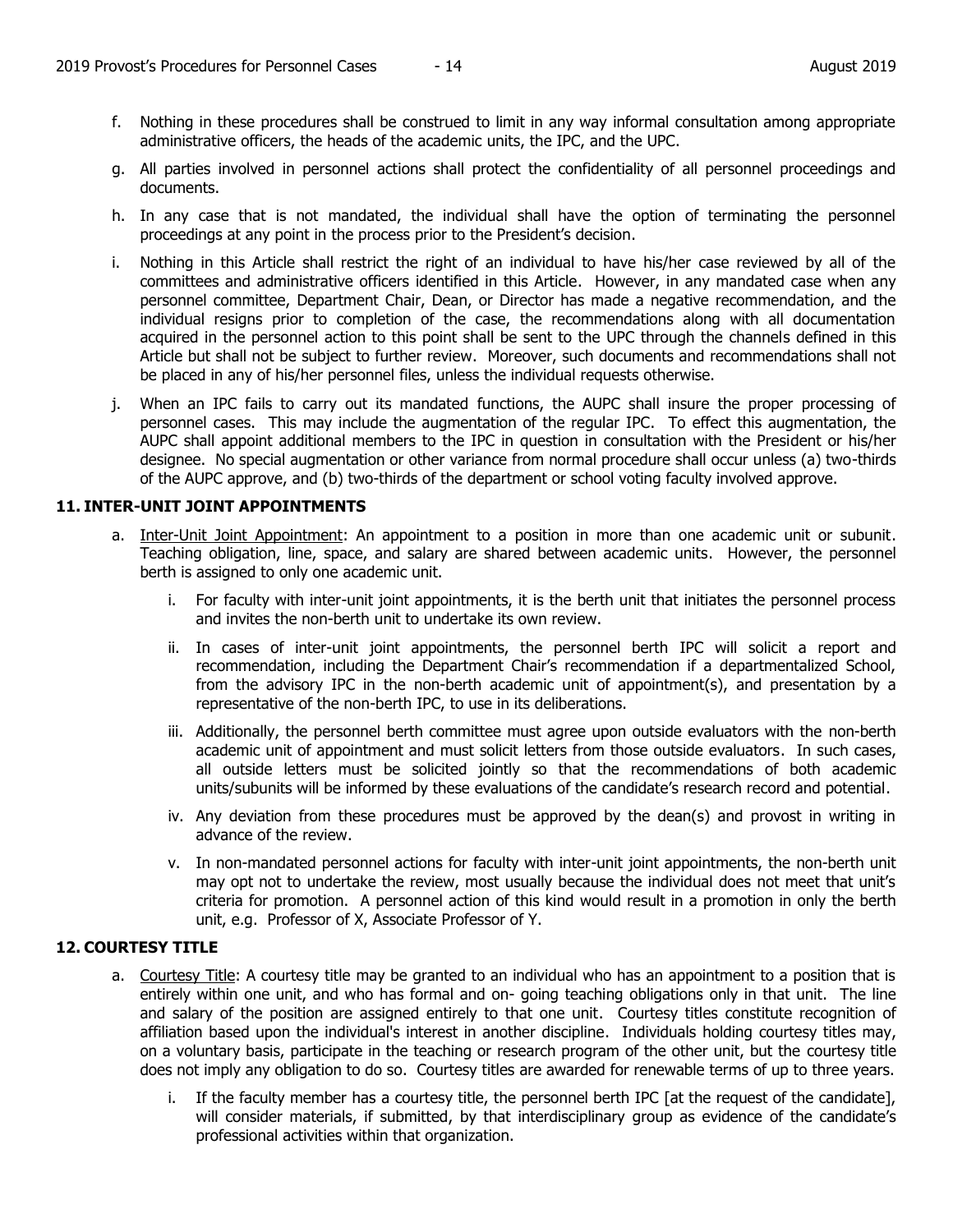## **13. INFORMATION RECEIVED AFTER IPC ACTION**

- a. Documented information that may substantially influence a personnel case, and that was received after an IPC recommendation has been forwarded, shall be made available to all parties to the personnel process
	- i. All restrictions regarding solicited and unsolicited documents shall apply in such cases.
- b. Such new information may be used by individuals and committees and may serve as the basis for a reconsideration of the case by an individual or a committee.
	- i. A new recommendation may follow from such reconsideration.

## **14. CONFORMITY WITH POLICIES CONCERNING OFFICIAL PERSONNEL FILES**

- a. Article 31, "Personnel Files" in The Agreement Between the State of New York and United University Professions provides specifically for four classifications of material to be placed in Official Personnel Files: "copies of personnel transactions, official correspondence with the employee and formal, written evaluation reports prepared in accordance with provisions of Article XII, Title A, Section 3 and Article XII, Title C, Section 4 of the *Policies of the Board of Trustees* and such other written evaluations and/or recommendations as may be prepared by an immediate supervisor, Department Chairperson, Dean, Vice-President, or other persons serving in a supervisory capacity in a direct line, as appropriate, in connection with matters of appointment, evaluation, reappointment or promotion." The candidate will be provided with a copy of any such evaluation before it is placed in the Official Personnel File.
- b. Any evaluation made by the Chief Administrative Officer or a designee in accordance with Article XII. Title A. Sect. 3 of the *Policies of the Board of Trustees* shall be placed in the Official Personnel File and a copy will be provided to the candidate.
- c. Other documents to be placed in the Official Personnel File are:
	- i. Reports of IPCs, including minority reports.
	- ii. Results of polls and summaries, prepared by the caucus of the departmental faculty, or any subcommittee internal to the IPC.
	- iii. The Report of the Student Advisory Committee, if such a report is submitted to an IPC, along with the faculty member's comment upon it.
	- iv. Supplementary written statements submitted to the University Personnel Committee by IPCs, by faculty members under review, or by representatives of the Administration.
	- v. Reports and recommendations to the President from the University Personnel Committee.
	- vi. Written reports, statements, or recommendations prepared by University officers, including Department Chairs.
- d. The file of evaluative material, containing all or part of the items mentioned in 11. 1, b, and c above, developed in connection with a recommendation for appointment, reappointment, or promotion, shall be available to the faculty member prior to its being considered by the President.
- e. Statements solicited in connection with the recommendation for appointment, reappointment, or promotion, and documents, including those listed above, which would identify the source of the statements, shall not be available to the faculty member unless so released by the author.
- f. Solicited Documents: Agreement between the State of New York and United University Professions, Article 31 §31.2 b. When a statement is solicited pursuant to Article 31.2(a) such statement shall be made available to that employee according to the respondent's reply to the following: 1. May the candidate read this recommendation? Yes/no; and 2. May the candidate read this recommendation if all identification as to its source is deleted? Yes/no. If the respondent does not reply to the above, or if the respondent's reply is negative, the statement shall not be available to the employee.
	- i. Such statements may be used in the evaluation of the faculty member and in determining that personnel action be taken.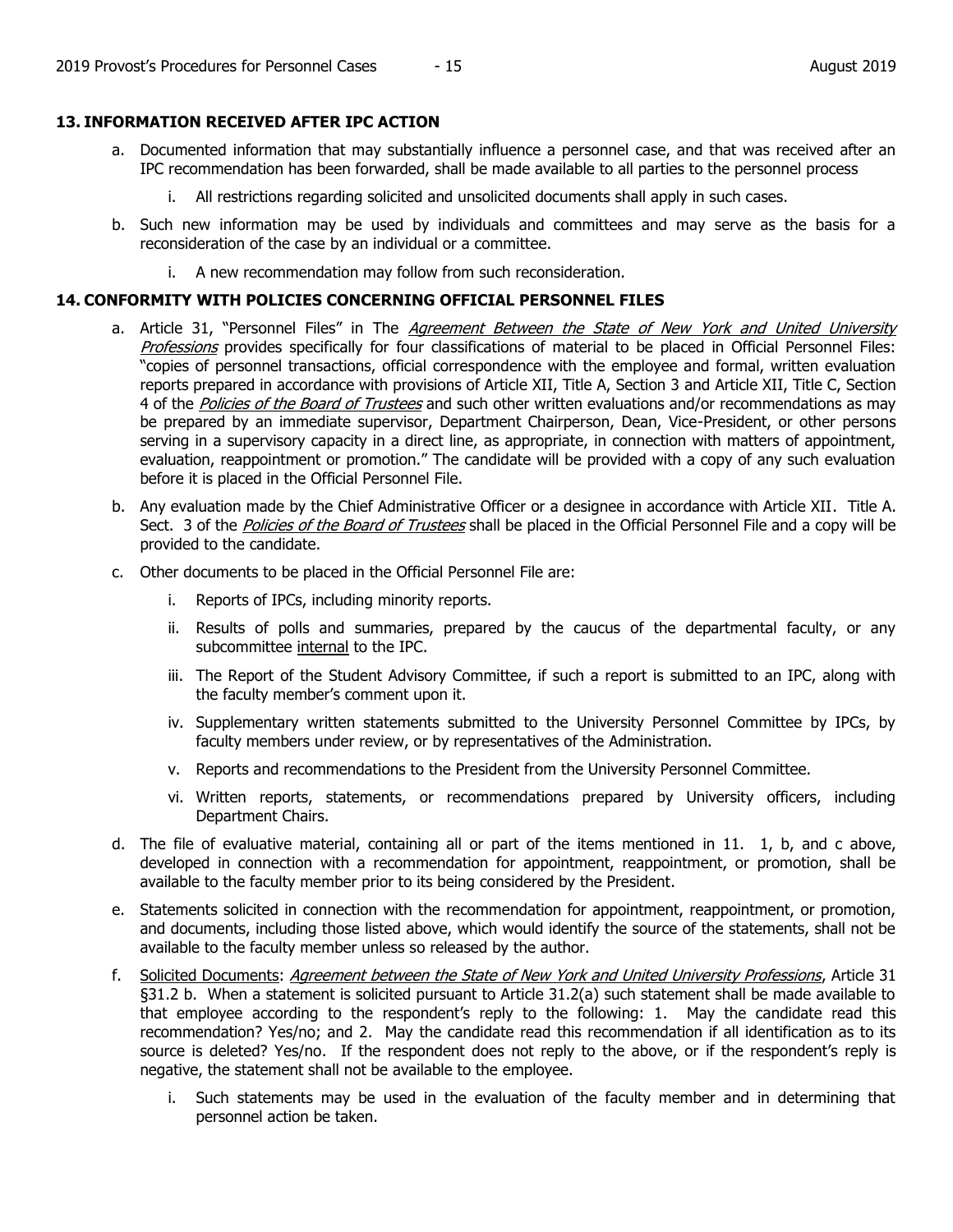ii. Sub-committee reports on research, teaching, and service are solicited documents if the subcommittee membership extends beyond the IPC membership.

> NOTE: Regarding subcommittee reports, the position of System Administration on this issue is that a subcommittee report would not be "solicited" as long as the members of the subcommittee are also members of the IPC. If the subcommittee membership extends beyond the IPC membership, then it is no longer internal to the IPC and its report becomes a solicited document, and will be placed in the Official Personnel File only if released by the author(s). If an internal subcommittee report is forwarded by the IPC through channels to the President, the faculty member under review may have access to it in accordance with the above. If an IPC elects not to forward a subcommittee report to the President (neither the Agreement between the State of New York and United University Professions nor the Faculty By-Laws requires that they be sent) or, in the case of a report solicited from outside of the committee if the authors solicited do not grant access the report shall not be made available to the candidate.)

- g. Unsolicited Documents: Unsolicited signed statements received in connection with a faculty member's promotion, tenure, or renewal used in the evaluation of the faculty member or in determining the personnel action will be made available to the candidate.
	- i. Agreement between the State of New York and United University Professions, Article 31 §31.2 a. "In no event shall statements which are both unsolicited and unsigned be placed in the official personnel file".
- h. It is essential that documents be identified clearly and plainly as solicited or unsolicited, along with a statement of release or non-release. Candidate-designated referees should also be identified.
- i. The University Personnel Committee will advise the faculty member when this evaluative material is available for review.
- j. The IPC and/or the Department Chair, except when their own case is being considered, may solicit evaluative letters from any other persons whom they deem appropriate (e.g., professional colleagues either within or outside of the University, or other persons with whom the candidate may have had professional association); all such evaluations included in the confidential file of solicited letters must be accompanied by a copy of the original letter of solicitation and an explanation of the reason for the solicitation if that is not included in the letter of solicitation.

## **15. CONFORMITY WITH CONFLICT OF INTEREST AND CONFIDENTIALITY POLICIES**

- a. At all stages of the process, individuals involved should recuse themselves if there is a conflict of interest concerning any candidate for promotion and tenure.
- b. Individuals should not sit on the committee, write letters for, or otherwise influence the review process for a current or ex spouse, partner, or relative.
- c. Department Chairs, administrators, and secretaries should exercise due diligence to ensure that committee members or others involved in the review process do not have access to the materials of any candidate for promotion and/or tenure who is a spouse, partner, or relative.
- d. In order that the objectivity of personnel committees and proceedings is unquestionable, the strictest confidentiality must be maintained throughout. Similarly, the principle of confidentiality should continue to be honored even after a committee has finished its work and made its recommendations.
- e. The IPC report, as well as the recommendation of the Department Chair (if applicable) and the recommendation of the Dean, should not contain the names, or any other identifying information, of the outside evaluators.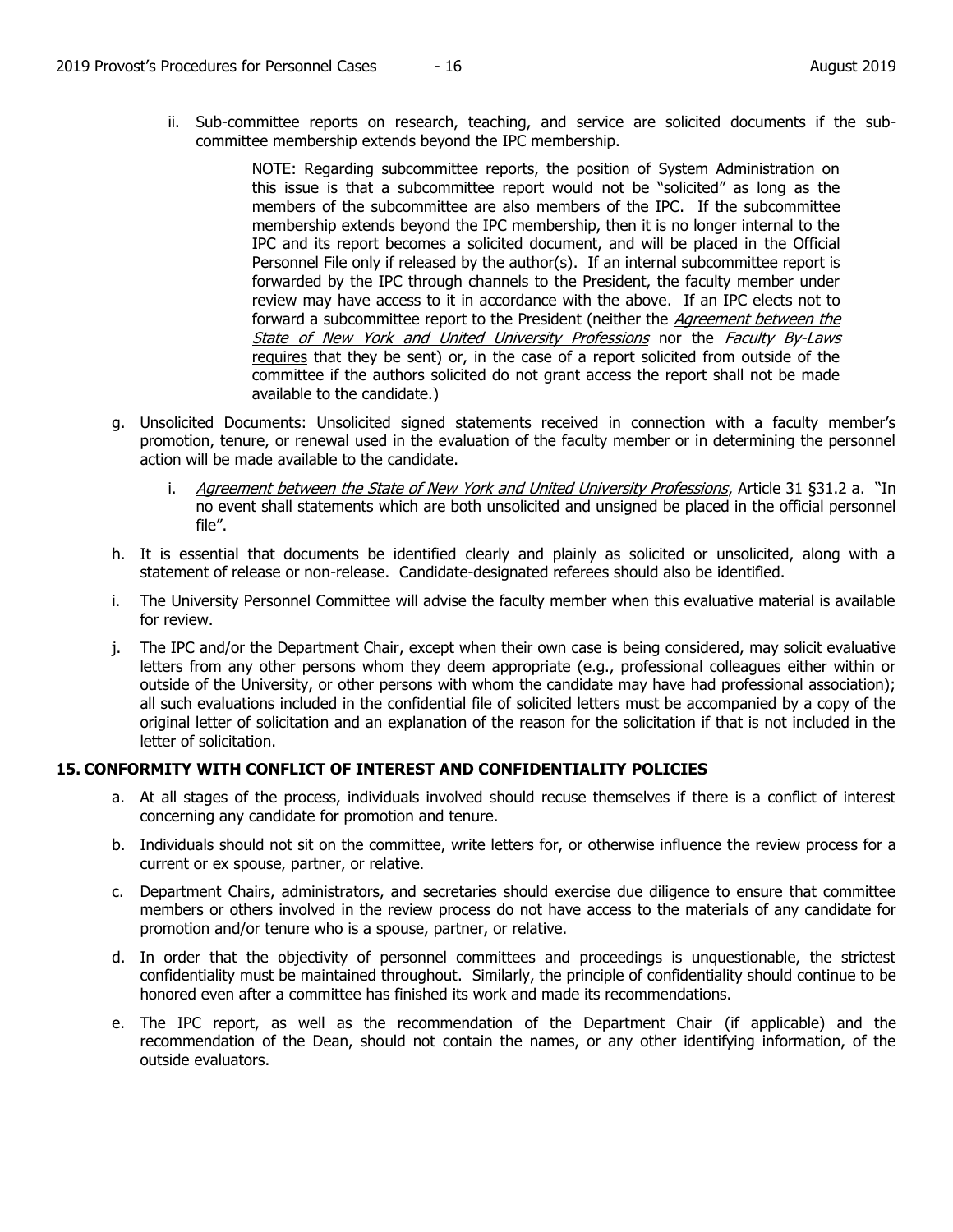## **Addendum (Library Faculty Personnel Action Summary)**

Excerpted from the Libraries' Criteria for Appointment, Contract Renewal, Promotion and Continuing Appointment (Tenure), rev. 9/8/14.

The criteria for contract renewal, promotion, and tenure are closely allied to the criteria for promotion in academic rank but are adjusted to meet the needs of the Libraries.

As stated in the Provost's Procedures, in order to pursue new knowledge and present it to students and colleagues, a faculty member must stay current in the field of librarianship. Librarians are expected to show continued growth in their professional development while maintaining current competencies.

Academic librarianship is characterized by collegiality and teamwork. Academic librarians are expected to demonstrate effective communication and interpersonal skills in fulfilling their roles within a complex organization by maintaining positive working relationships with colleagues and students throughout the University.

An individual's contributions to the Libraries' mission are measured by effectiveness of job performance, scholarship, and service contributions.

## **I. Job Performance**

## **A. Mastery of Subject Matter**

The terminal degree is a master's degree in library and/or information science from an American Library Association accredited program. Appropriate supplementary evidence might include additional earned degrees, certificates of advanced and/or specialized training, and language or subject expertise commensurate with a particular position description. For example, subject librarians normally need to have a strong subject background and catalog librarians working with foreign area studies materials must have the appropriate language proficiency.

## **B. Effectiveness as a Librarian**

The effectiveness in primary job responsibilities is the most important factor for reappointment, promotion, and tenure decisions and is therefore given greater weight than other criteria. In order for librarians to be effective, they must successfully manage, develop, organize, interpret, and promote access to a full range of library and information resources and services. Librarians must demonstrate a general appreciation and understanding of all of the above; however, individual librarians' job responsibilities may vary significantly depending upon functional specialization within the Libraries. Effectiveness in performing job responsibilities is evaluated on the basis of the individual librarian's current and past position descriptions. Incorporating new technologies, services, and responsibilities into an existing portfolio of activities is an additional indicator of effectiveness as a librarian as is demonstrating flexibility and insight into the changing nature of the profession.

## **II. Scholarship**

Librarians make significant scholarly contributions to librarianship through presentations and authorship of a wide variety of scholarly publications at the local, state, and national levels. Scholarship is most frequently applied research relevant to the field of librarianship.

It is essential that each librarian participate actively in a range of individual and collegial achievements that constitute contribution to the profession. It is important to recognize that different expressions of scholarly activity may be appropriate to different librarians.

## **III. Service**